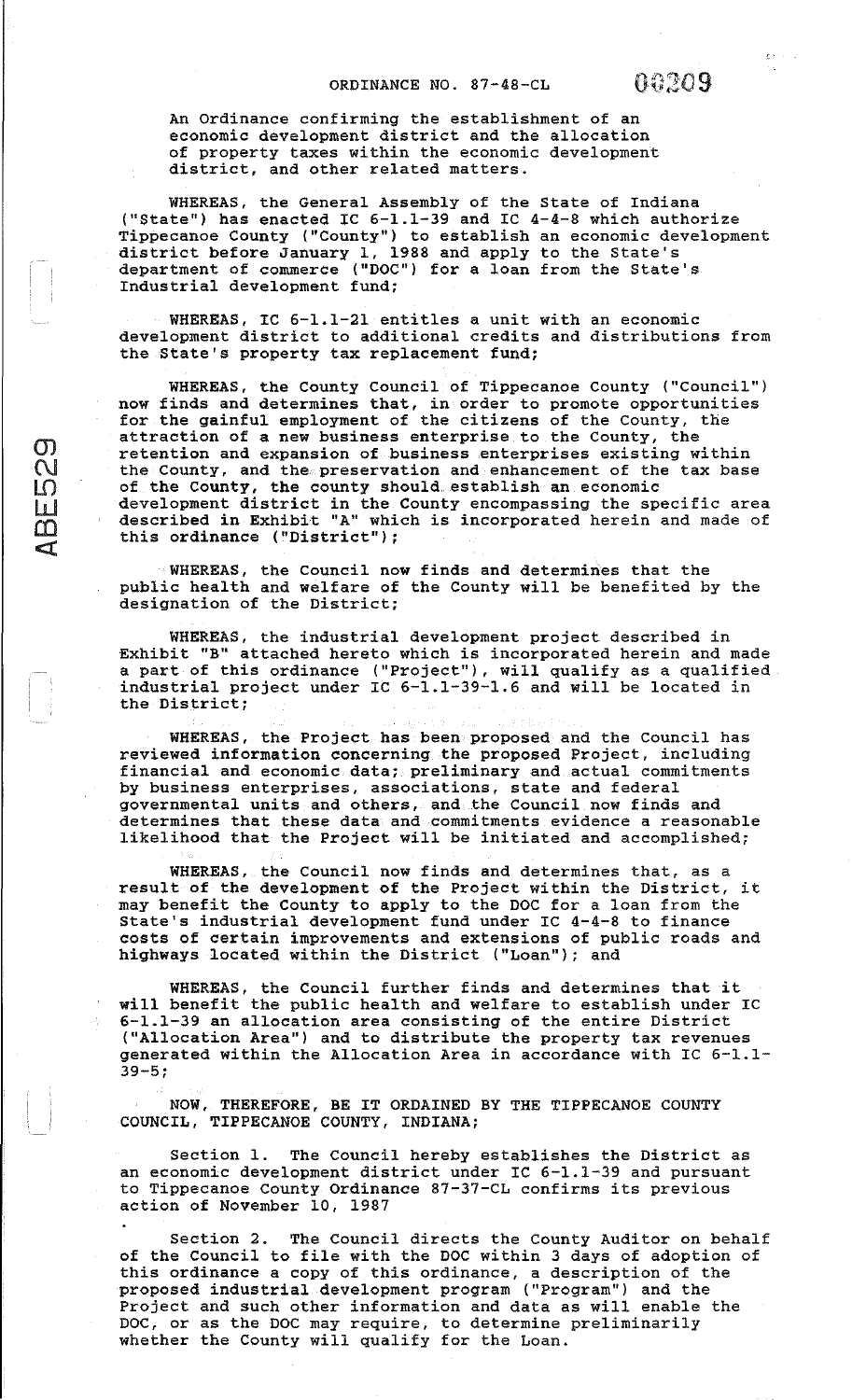Section 3. The Council hereby establishes the Allocation Area under IC 6-1.1-39-5. Any property taxes subsequently levied by or for the benefit of any public body entitled to a distribution of property taxes on taxable property in the District must be allocated and distributed as follows:

 $0.00210$ 

- (a) Except as provided in this section, the proceeds of the taxes attributable to the lesser of (i) the assessed value of the property for the assessment date with respect to which the allocation and distribution is made, or (ii) the base assessed value (as defined in IC 6-1.1-39-5 (h) shall be allocated to and, when collected, paid into the funds of the respective taxing units.
	- (b) Except as otherwise provided in this section, all of the propety tax proceeds in excess of those described in (a) above, shall be allocated to the County for the District and, when collected, paid into a special fund established by the County for the District ("Loan Fund") that may be used only to pay the principal of and interest on obligations owned by the County under IC 4-4-8 (including the Loan) for the financing of industrial development programs, including the Program, in or serving the District. Any amount not. paid into the Loan Fund shall be paid to the respective units in the manner described in (a) above.
	- (cl When the money in the Loan Fund is sufficient to pay all outstanding principal of and interest (to the earliest date on which the obligation can be redeemed) on obligations owed by the County under IC 4-4-8 for the financing of industrial development programs, including the Program, in, or serving the District, money in the Loan Fund in excess of that amount shall be paid to the respective taxing units in the manner prescribed by (a).
	- (d) As used in this section, property taxes mean taxes imposed under IC 6-1.1 on real property and depreciable personal property in the district which the Council hereby allocates to the District. Section 4. No portion of the District has previously been declared an allocation area under IC 36-7-14 or IC 36-7-15.1.

Section 5. The Tippecanoe County Council hereby confirms this body's previous action pursuant to the passage of Ordinance 87-37-CL on November 10, 1987.

Section 6. This Ordinance shall be in full force and effect from and after its passage by the Council and signing by the presiding officer.

This Ordinance was read, considered and adopted by the Tippecanoe County Council this 8th day of December, 1987.

By *June 1.* ALL  $\frac{\sqrt{2\pi}}{\sqrt{2\pi}}$ Sarah S. Brown, Auditor Dated: December 8, 1987  $\vee$ C9UNCIL